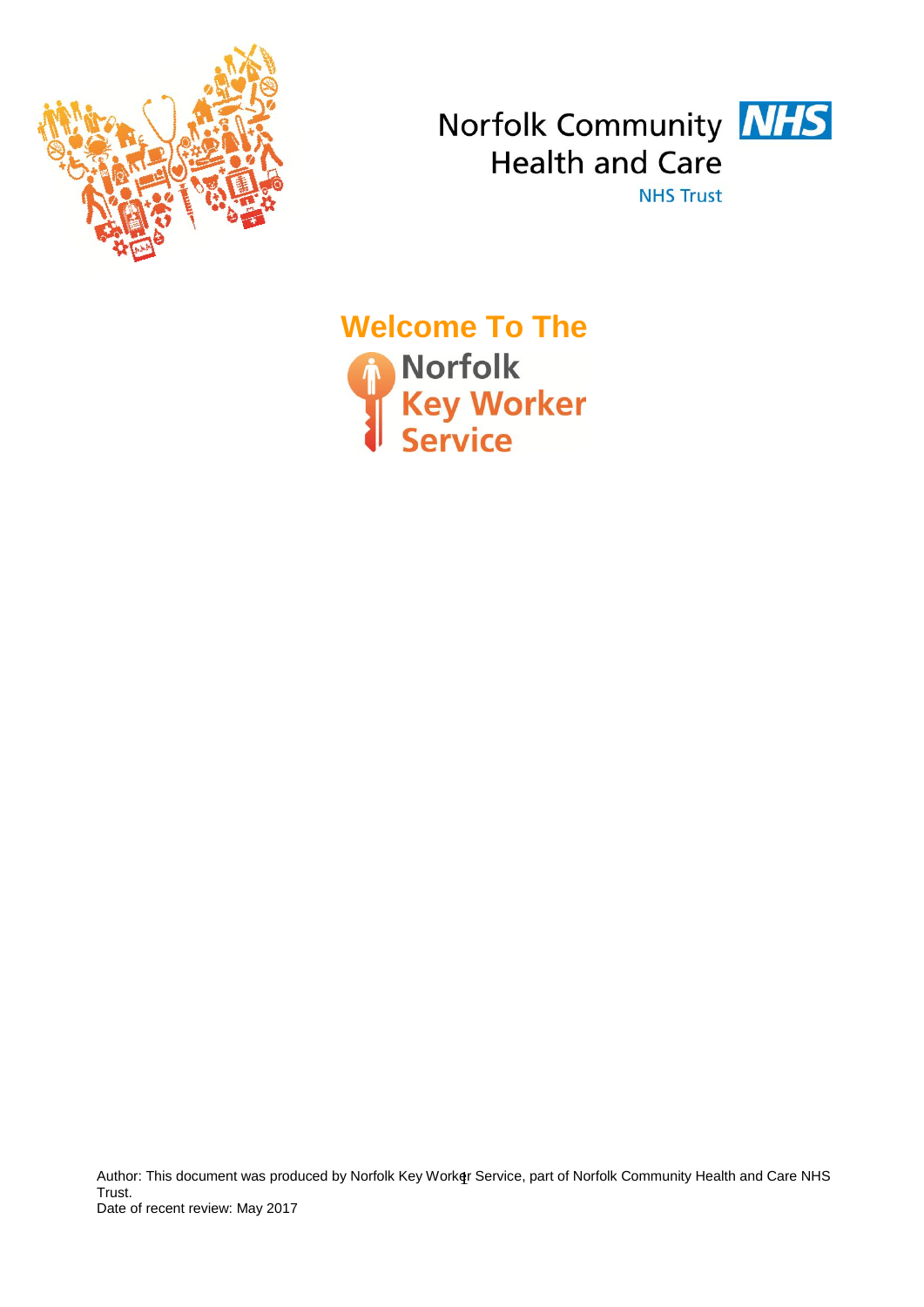# **Contents**

**Introduction To The Norfolk Key Worker Service**

**The Key Worker**

## **Multiagency Key Worker Meetings**

## **Information about Key Working**

This booklet will tell you more about how the service works, as well as describing how a key worker can support families and carers. However, if you would like more information about the Norfolk Key Worker Service please do not hesitate to contact us. We would also welcome any comments or suggestions you might have.

Clare Draper - Key Worker Service Coordinator Sarah Fleming – Key Worker Service Administrator Norfolk Community Health and Care NHS Trust **Fledglings** Norwich Community Hospital Bowthorpe Road Norwich Norfolk NR2 3TU

Main office: 01603 508968 (9am – 5pm, Monday to Friday) *Please note, when office is not staffed please leave a message and your call will be returned*.

## **SEND Local Offer www.norfolk.gov.uk/send A one stop shop for all the information you need about special educational needs and disabilities (SEND) in Norfolk**

You can receive help with queries about NHS services from **Patient Advice and Liaison Service** Telephone: **0800 088 4449** Email: **pals@nchc.nhs.uk** (Monday-Friday 9am-5pm)



If you would like this leaflet in large print, audio, Braille, alternative format or in a different language please contact **01603 697320**

Author: This document was produced by Norfolk Key Work@r Service, part of Norfolk Community Health and Care NHS<br>-Trust. Date of recent review: May 2017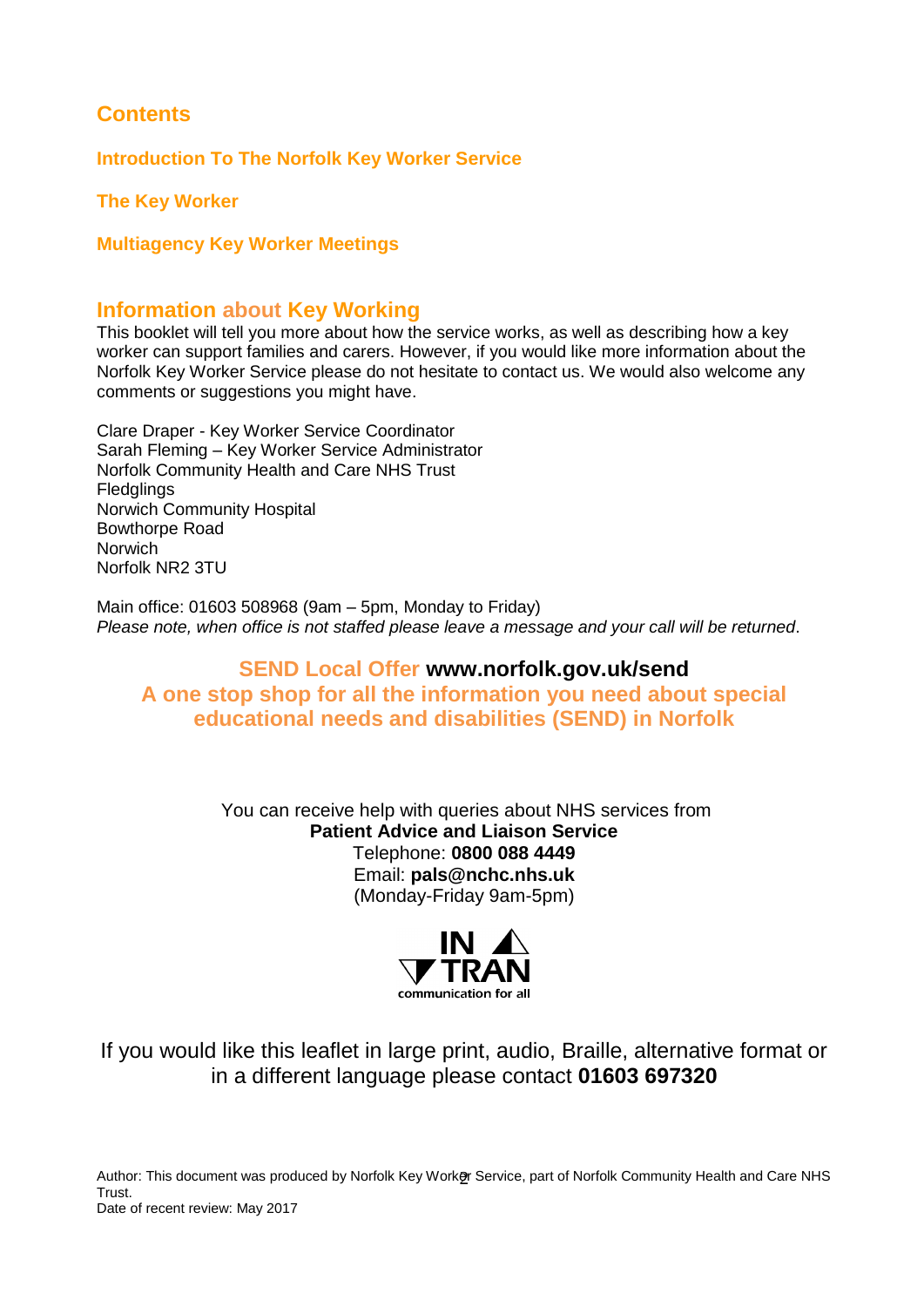# **Introduction To The Norfolk Key Worker Service**

Families of disabled children and young people often need to see a whole range of different health and care professionals, for a variety of reasons, at different stages and times of the child's life. Some families and carers can feel overwhelmed by the many different agencies, organisations or people they may have to deal with; others may not be aware of all the services and support on offer to them.

The main aim of the **Norfolk Key Worker Service** is to work together with families, to ensure that they can access all the support and services they need by providing a single point of contact and continuity through key working. Key working is included in one of the 10 principles of the **Early Support** way of working, which aims to improve the delivery of services for disabled children, young people and their families. **The Norfolk Key Worker Service** has been developed in line with the Early Support approach, which has informed the Section 19 Principles of **The Children and Families Act 2014.** 

More information about **The Children and Families Act 2014**, as well as practical information and Early Support resources, can be found on: [www.councilfordisabledchildren.org.uk/earlysupport](http://www.councilfordisabledchildren.org.uk/earlysupport)

The key worker service works closely with all of the organisations families may need to deal with, including children's services, charities, hospitals, providers of short break care, schools and GPs, to ensure that they are working together to meet the needs of the child and family.

Families can ask any of these professionals to refer them into the Norfolk Key Worker Service for further advice and support, or they can contact the service directly and 'self refer'.

\* Note: When a young person is transferred into adult health or care services the Key Worker service comes to an end.

## **Who is the service for?**

The Norfolk Key Worker Service is offered to disabled children and young people, from birth to age 18 (19 if in a complex needs school), who:

### **Are registered with a GP within greater Norfolk**

### **Have complex health needs**

These children/young people have severe health conditions requiring ongoing health intervention and need support to carry out activities of daily living

### **and/or who have a high level of need**

These children/young people have a severe learning and/or physical disability and need support to carry out activities of daily living

### **AND**

### **Already see at least three specialist health or care professionals from at least two different agencies (organisations)**

These professionals may include a therapist, social worker or a home visitor from organisations such as Norfolk County Council Children's Services (Education or Social Care), NHS children's services, housing services or voluntary services.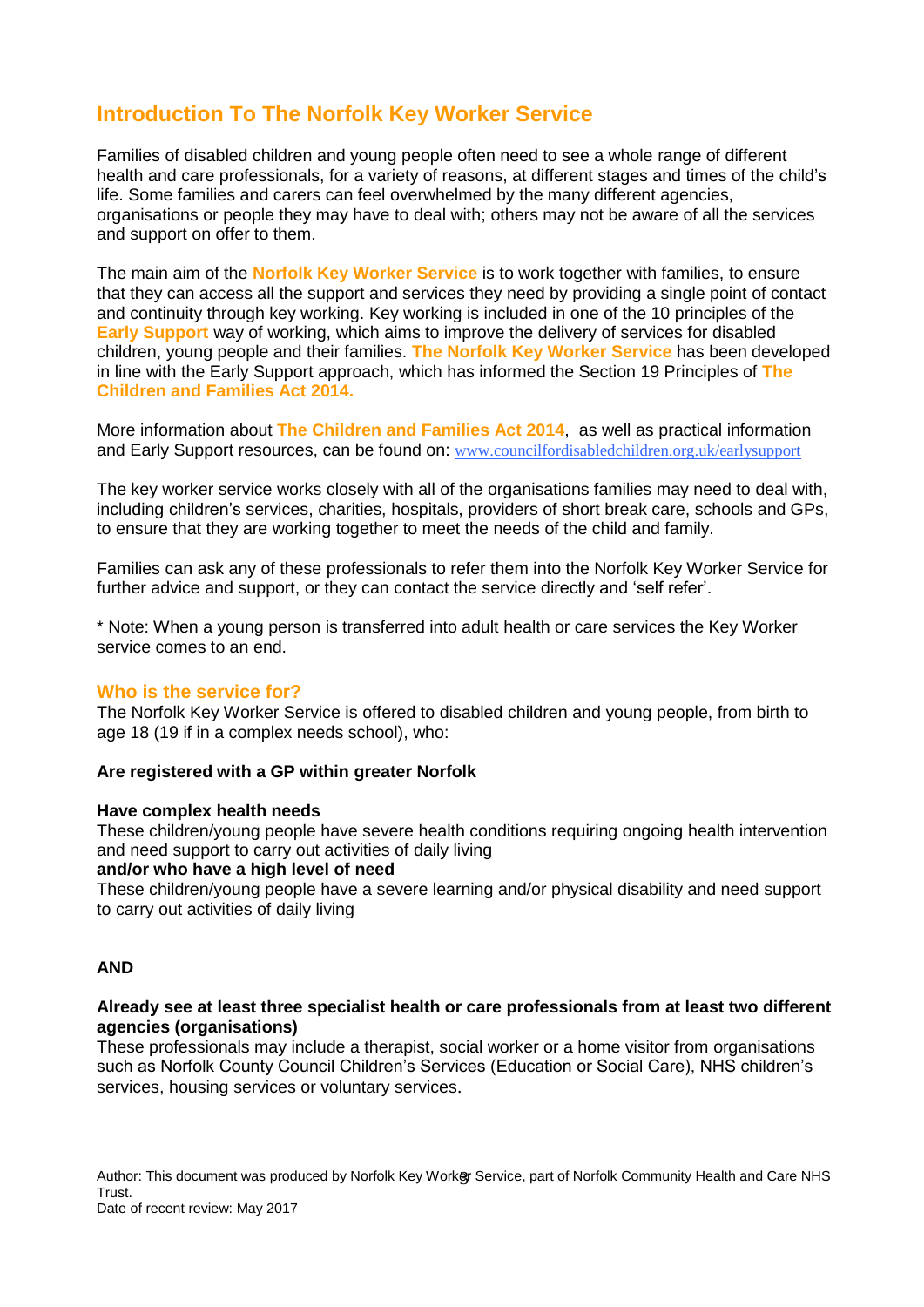# **The Key Worker**

## **A rewarding role**

Many people recognise that being a **Key Worker** is extremely rewarding. The Key Worker Service provides ongoing support and information about training for people who wish to become Key Workers, and professionals see it as an important part of their day to day work with families as well as being part of their professional development.

Key Workers receive:

- ◆ Regular information about training opportunities, supervision and feedback to further develop their role
- $\bullet$  Administrative support, in particular with multiagency reviews
- ◆ Help in sourcing information about services and resources

## **What does a Key Worker do?**

The real experts about a child or young person's care needs are their parents/carers. A Key Worker does not take over that role; they are there to work in partnership with families, as part of a trusting relationship; to identify the strengths and needs of family members and to enable and empower.

Key working can be thought of as a set of **functions.** The key worker is the central point of contact for a family but these functions will also, at times, be undertaken by other professionals or members of the family. How a Key Worker works will change to suit the needs of the child and family, and that is discussed and agreed between the family, the service and the Key Worker

## **Key working functions**

The key worker may:

- $\bullet$  Have regular contact with all members of the family / carers to establish a trusting relationship and provide **emotional support**; enabling and empowering the child, young person and their family to make decisions by helping families to build their confidence and be in control of the choices open to them.
- Offer **practical support**; for example working together to make the best use of the Early Support Resources, or acting on behalf of the family (advocating) when asked to whenever possible, and supporting by mediating, or breaking down any barriers that may form between families / carers and organisations
- **Provide information and specialist support** to ensure parents/carers have the information they need about a child's disability and/or conditions, treatments and available services, in a format which they find useful. Help families understand how the health, care, education and voluntary organisations work for them, and to access the services their child/young person needs. The key worker may assist with making referrals into new services; helping to set up first contacts between a family and a service, sharing information with professionals.
- Help with **coordination** and **planning and assessment** by promoting good communication between organisations and the family, and by supporting a joint planning and assessment process. Be a single point of regular and consistent contact for the child, young person and family. The key worker may help organise multiagency meetings, coproducing a Family Service Plan (with family/professionals), with ways forward for the child and family.

Author: This document was produced by Norfolk Key Worker Service, part of Norfolk Community Health and Care NHS<br>-Trust.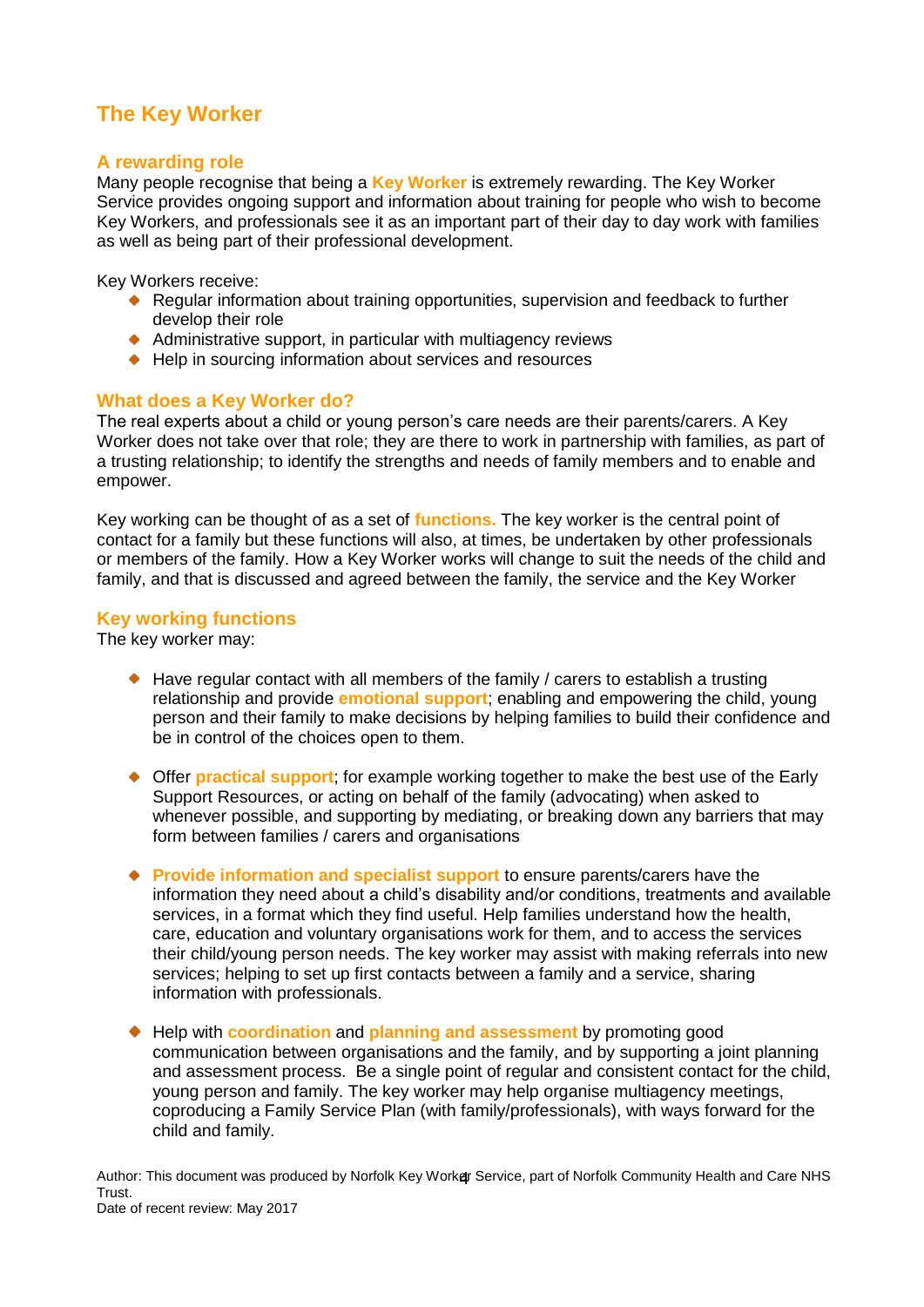## **Who are Key Workers?**

A Key Worker can be…

### **A health or care professional already working with the family**

The most common way a person becomes a Key Worker is by the family suggesting one of the health or care professionals they already see to become their Key Worker.

With the help of the Key Worker Service, if that person agrees, they will receive regular support and information to ensure that they can do the very best job that they can for the family and carers, with everyone agreeing what is expected.

### **Another health or care professional**

The Key Worker Service can also help a family to 'find' a health or care professional to be the key worker. Again, everyone must be in agreement and support is given.

### **A parent / a carer or someone close to the family**

As experts on the needs of the child / young adult, many parents, family members or carers may choose to take on the role of Key Worker themselves and they are equally offered support by the service.

### **How it all comes together**

After being referred to the Norfolk Key Worker Service, the **Key Worker Coordinator** will meet with the parent / carers at a place to suit them - often at their home - so that together they can:

- Discuss key working and how the service works and what the family's priorities and expectations are.
- Discuss who might be the family's Key Worker and decide whether a **Multiagency Key Worker Planning Meeting** is needed and which health and care professionals should be invited
- Discuss whether the child / young person will come to meetings and how their views can be included. This might include using videos, photos and artwork

The Coordinator will contact the suggested Key Worker to discuss the functions, to check whether they can fulfil these, and to outline the support and training available to them. If they feel they can't become the key worker, the Coordinator will discuss other options or suggested Key Workers with the family / carers.

Once a key worker is in place:

- ◆ The Key Worker and family / carers will complete the Key Worker Service Agreement together so that everyone is very clear of what can be expected
- ◆ The Key Worker Service lets all health and care professionals who work with the family know who the Key Worker is and gives them the Key Worker's contact details
- All Key Workers will receive ongoing training and support meetings with the Coordinator